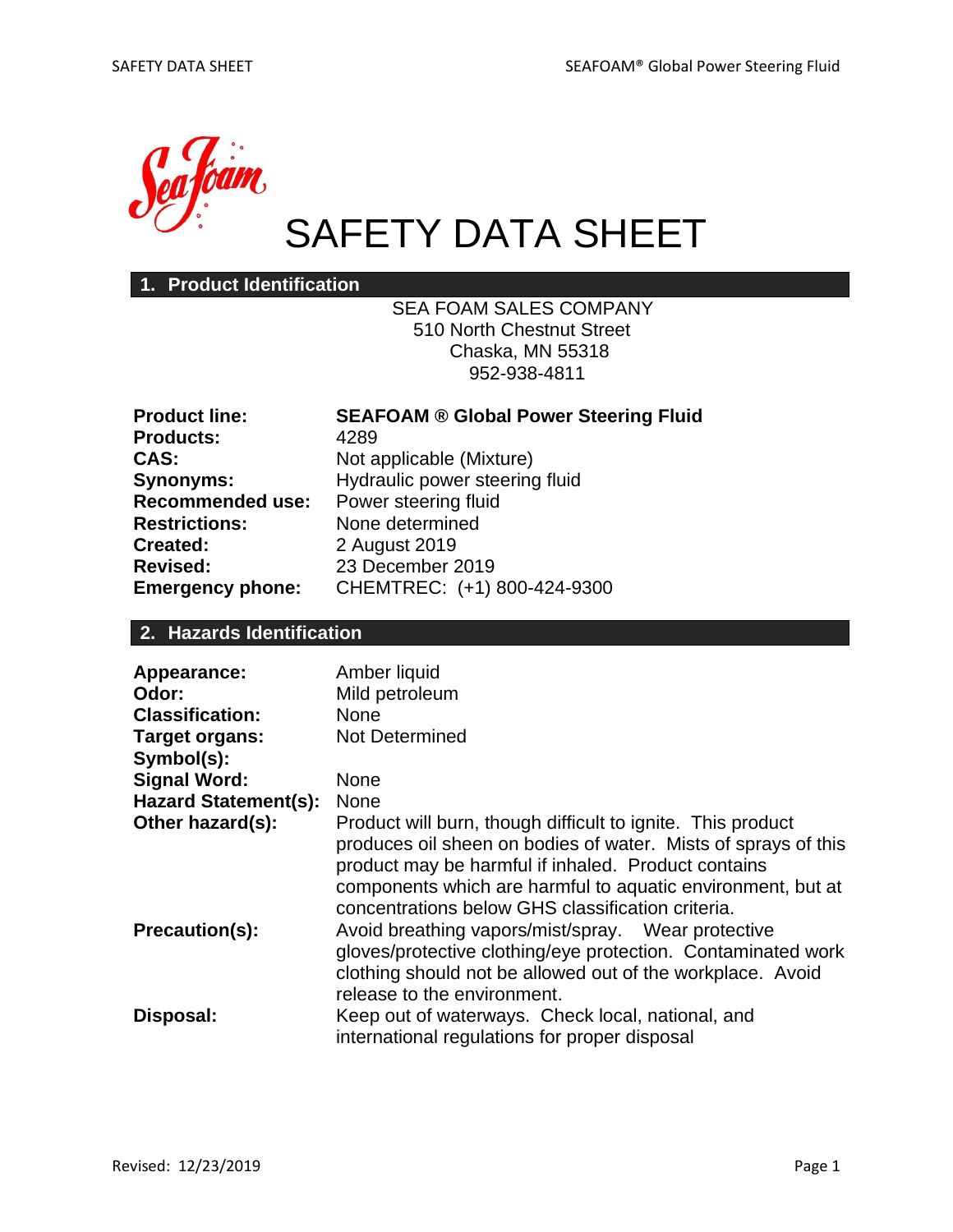### **3. Composition/Information on Ingredients**

#### **Hazardous Ingredients:**

| Component                              | CAS No.     | Conc (wt%) |
|----------------------------------------|-------------|------------|
| Lubricating oils, C20-50, hydrotreated | 72623-87-1  | $40 - 60$  |
| 1-Decene, homopolymer, hydrogenated    | 68037-01-4  | $30 - 40$  |
| <b>Dibasic ester</b>                   | Proprietary | $2 - 5$    |
| Methacrylate copolymer                 | Proprietary | $2 - 4$    |
| Alkoxy sulfolane                       | 18760-44-6  | < 1        |
| Alkaryl amine                          | 36878-20-3  | < 1        |
| Alkoxylated long-chain alkyl amine     | Proprietary | < 1        |
| Alkyl methacrylate                     | Proprietary | < 0.5      |
| Long-chain alkenyl alkanol imidazole   | Proprietary | < 0.5      |

### **4. First Aid Measures**

| <b>Eyes</b>                | Flush eyes with running water for at least 15 minutes. Get<br>medical attention immediately                                                                                                                             |
|----------------------------|-------------------------------------------------------------------------------------------------------------------------------------------------------------------------------------------------------------------------|
| <b>Skin</b>                | Flush exposed area with running water for at least 15<br>minutes. Remove contaminated clothing and launder before<br>reuse. Get medical attention if irritation develops or if signs of<br>an allergic reaction appear. |
| <b>Inhalation</b>          | Move to fresh air. If nausea or other symptoms persist, get<br>medical attention. If not breathing, give artificial respiration.<br>If breathing is difficult, give oxygen and get medical attention<br>immediately.    |
| Ingestion                  | DO NOT INDUCE VOMITING. If vomiting occurs<br>spontaneously, lower head below hips to reduce risk of<br>aspiration. If conscious, give one glass of water. Get<br>immediate medical attention                           |
| <b>Additional Info</b>     | Note to physician: Treat symptomatically. Contact poison<br>control for more information.                                                                                                                               |
| 5. Fire Fighting Measures  |                                                                                                                                                                                                                         |
| <b>Flash Point</b>         | > 150°C / 302°F (based on flammability of components)                                                                                                                                                                   |
| <b>Extinguishing Media</b> | Use water spray, fog, foam, dry chemical or $CO2$                                                                                                                                                                       |

**Unsuitable Media** Water jet may cause fire to spread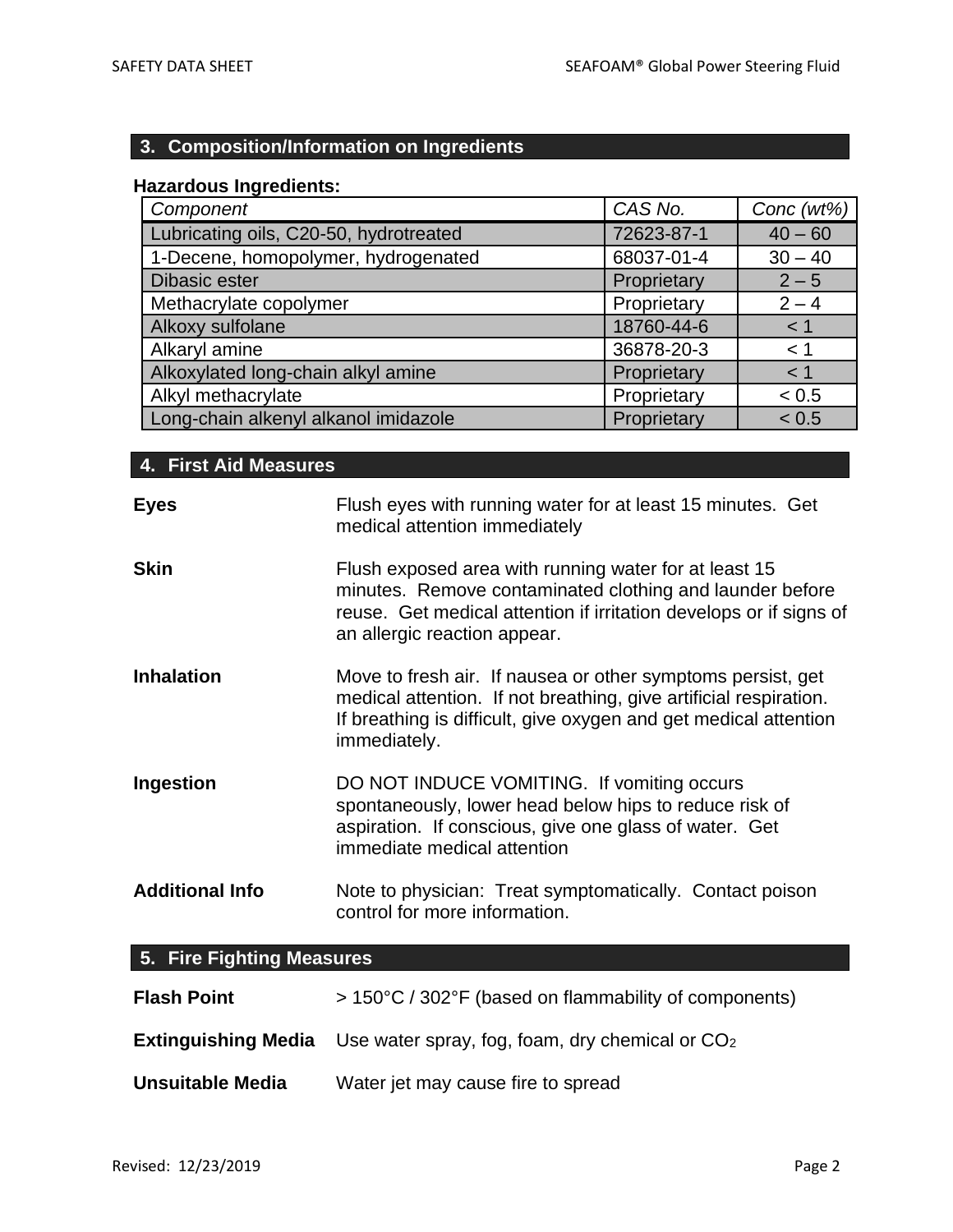**Firefighting Procedures:** Fire-fighters should wear positive pressure self-contained breathing apparatus (SCBA) and full turnout gear

**Unusual Hazards** See section 10 for additional information

#### **6. Accidental Release Measures**

- **Personal precautions, protective equipment, and emergency procedures:** Keep unnecessary personnel away. Wear appropriate personal protective equipment for emergency. Ventilate if released in a confined area. Eliminate sources of ignition if it is safe to do so. Wear suitable personal protective equipment and stop the spread of material will adsorbent or socks if safe to do so.
- **Environmental precautions:** Avoid release to the environment. Prevent from entering into soil, ditches, sewers, waterways or groundwater. Produces oil sheen on waterways. Toxic to aquatic organisms
- **Methods for removal:** Use a pump or bucket to recover free liquid. Residual liquid can be absorbed on inert material. Use non-sparking tools.

#### **7. Handling and Storage**

| <b>Max. Handling Temp:</b> | 70°C / 158°F                                                                                                                                                                                                                                                                                                                                                                                                                                                                                                                                                                                                                                                                                                                                                                                               |
|----------------------------|------------------------------------------------------------------------------------------------------------------------------------------------------------------------------------------------------------------------------------------------------------------------------------------------------------------------------------------------------------------------------------------------------------------------------------------------------------------------------------------------------------------------------------------------------------------------------------------------------------------------------------------------------------------------------------------------------------------------------------------------------------------------------------------------------------|
| <b>Procedures:</b>         | Open container in a cool, well ventilated area. Avoid<br>breathing vapors. Keep containers closed when not in use.<br>Use appropriate containment to avoid environmental<br>contamination. Avoid use in confined areas without adequate<br>ventilation. Areas of inadequate ventilation could contain<br>concentrations high enough to cause eye irritation,<br>headaches, respiratory discomfort or nausea. Avoid<br>breathing dust, fume, gas, mist, vapors, or spray. Wash<br>thoroughly after handling. Launder contaminated clothing<br>before reuse. Empty container contains product residue<br>which may exhibit hazards of the product. Dispose of<br>packaging or containers in accordance with local, regional,<br>national, and international regulations. Store away from<br>strong oxidizers |
|                            |                                                                                                                                                                                                                                                                                                                                                                                                                                                                                                                                                                                                                                                                                                                                                                                                            |

Max Store Temp:  $40^{\circ}$ C / 104 $^{\circ}$ F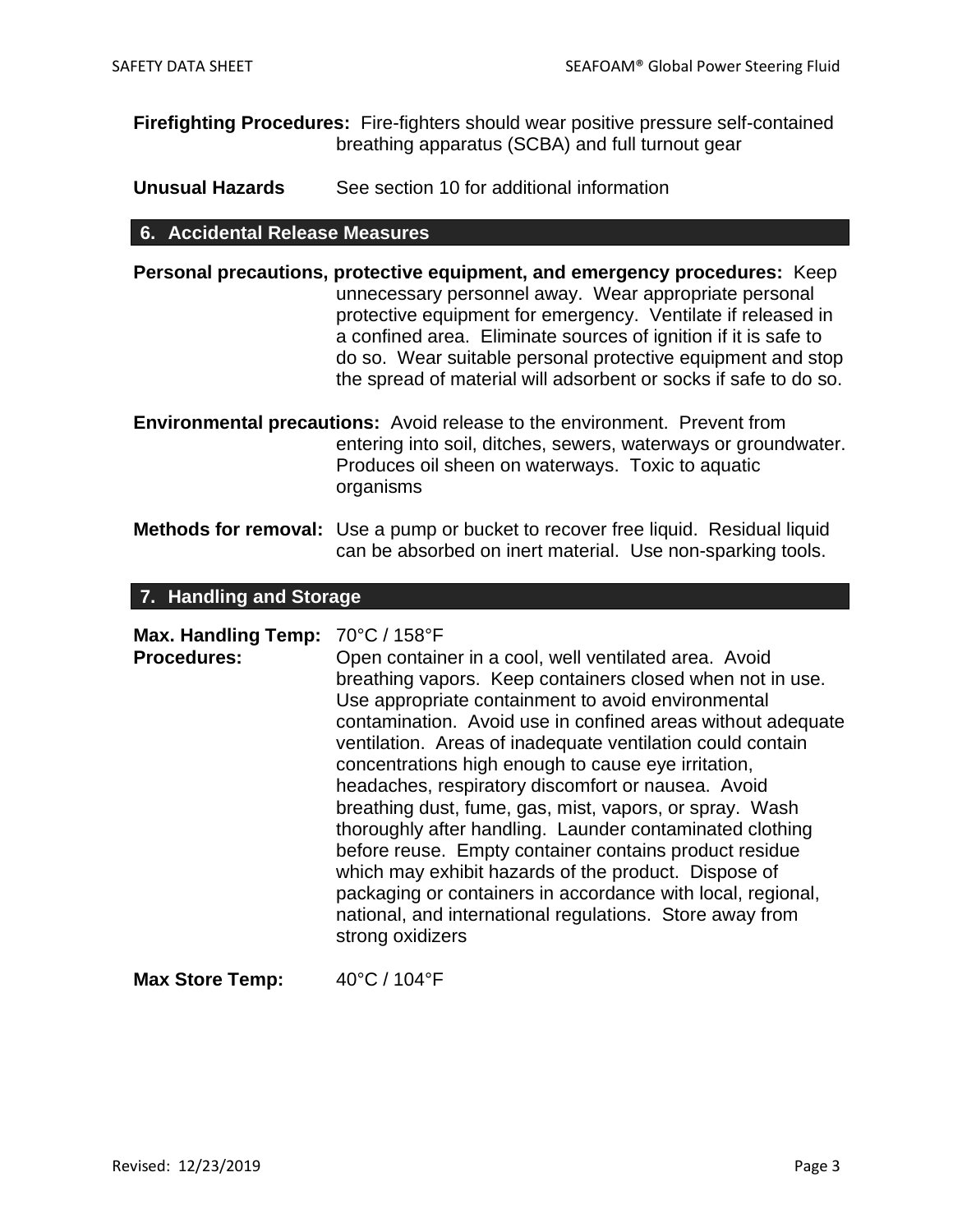#### **8. Exposure Controls/Personal Protection**

#### **Exposure Limits Guidelines by component**

*Mineral Oil (mists)* OSHA TWA: 5 mg/m3 ACGIH TWA: 5 mg/m3 TWA (Canada) 5 mg/m3 STEL (Canada) 10 mg/m3 EH40-MEL 5 mg/m3, 8 hours NOHSC 5 mg/m3, 8 hours

#### **Other Exposure Limits:** None known

**Engineering Controls:** Use in a well ventilated area. Where possible, cover sources of oil sprays and mists with adsorbent cloth to minimize exposure to mineral oil mists. Keep concentrations of mist below exposure limits

#### **Personal Protective Equipment**

| <b>Respiratory:</b> | Where mineral oil mists are generated – use full face<br>respirator with organic vapor cartridge.                                                     |
|---------------------|-------------------------------------------------------------------------------------------------------------------------------------------------------|
| Eye:                | Wear safety glasses where splashing or splattering may<br>occur                                                                                       |
| Gloves:             | Use nitrile or neoprene gloves. If material is hot, use<br>appropriately insulated gloves.                                                            |
| <b>Clothing:</b>    | Use neoprene or nitrile gloves. When handling at elevated<br>temperatures, use insulated apron or coat. Launder<br>contaminated clothing before reuse |
| Hygiene:            | Wash thoroughly after handling this product.                                                                                                          |

#### **9. Physical and Chemical Properties**

| Appearance                    | Amber liquid   |
|-------------------------------|----------------|
| Odor                          | Mild petroleum |
| <b>Odor threshold</b>         | Not determined |
| рH                            | Not determined |
| <b>Melting Point</b>          | Not determined |
| <b>Initial Boiling Pt/Rng</b> | Not determined |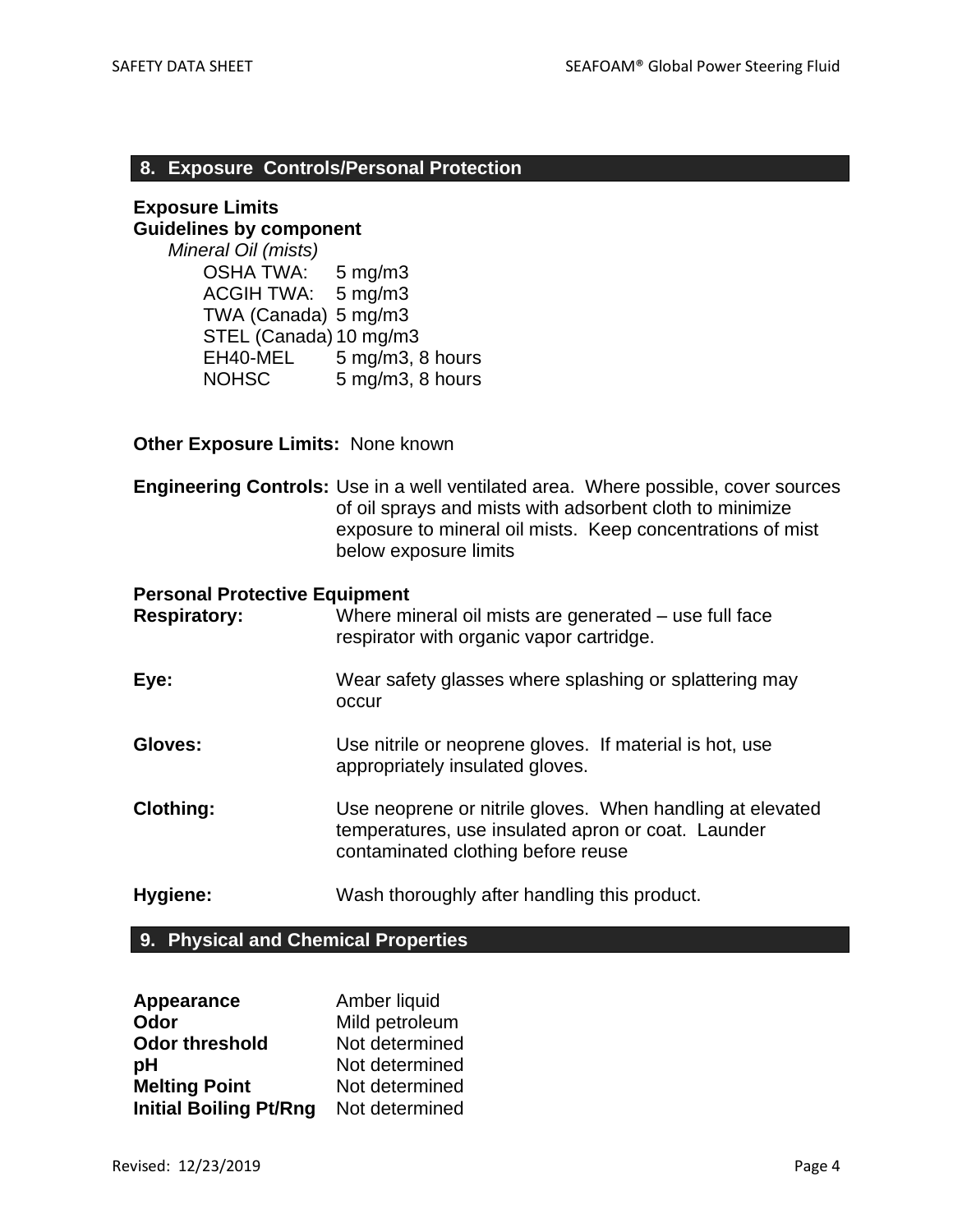| <b>Flash Point</b>                       | > 150°C / 302°F (estimated based on components)   |
|------------------------------------------|---------------------------------------------------|
| <b>Evaporation Rate</b>                  | Nil (where $nBuAc = 1$ )                          |
| <b>Upper Flammable Lm</b> Not determined |                                                   |
| Lower Flammable Lm Not determined        |                                                   |
| <b>Explosive Data</b>                    | Not determined                                    |
| <b>Vapor Pressure</b>                    | Not determined                                    |
| <b>Vapor Density</b>                     | Not determined                                    |
| <b>Volatile Organics</b>                 | Not determined                                    |
| <b>Density</b>                           | 0.9 mg/cu. cm $@15.6^{\circ}$ C                   |
| <b>Solubility</b>                        | Insoluble in water, alcohols; soluble in organics |
| Kow                                      | Not determined                                    |
| <b>Viscosity</b>                         | $~10^{\circ}$ CSt @ 40 $^{\circ}$ C               |
| <b>Autoignition Point</b>                | Not determined                                    |
| <b>Decomposition Temp</b>                | Not determined                                    |
|                                          |                                                   |

# **10.Stability and Reactivity**

| <b>Stability</b>           | Material is normally stable at normal temperatures and                                                                    |
|----------------------------|---------------------------------------------------------------------------------------------------------------------------|
|                            | pressures                                                                                                                 |
| <b>Decomposition Temp</b>  | Not determined                                                                                                            |
| Incompatibility            | Oxidizers and reducers                                                                                                    |
| Polymerization             | Will not occur                                                                                                            |
|                            | Thermal Decomposition Smoke, oxides of carbon, nitrogen, phosphorous, boron,                                              |
|                            | sulfur, and metals. May also generate hydrogen sulfide if<br>stored for extended periods of time at elevated temperatures |
| <b>Conditions to Avoid</b> | Keep away from heat, flames, strong oxidizers and strong<br>reducing agents                                               |

## **11.Toxicological Information**

|                               | - Acute Exposure -                                             |
|-------------------------------|----------------------------------------------------------------|
| <b>Eye Irritation</b>         | Repeated exposure may cause mild irritation based on data      |
|                               | from components. Symptoms may include redness,                 |
|                               | itchiness, or increased watering of the eyes. Vapors may       |
|                               | cause irritation at elevated temperatures                      |
| <b>Skin Irritation</b>        | Product not considered to be irritating to the skin or to be a |
|                               | skin sensitizer based on data and concentration of             |
|                               | components. Prolonged exposure may cause dryness or            |
|                               | cracking of the skin.                                          |
| <b>Respiratory Irritation</b> | May cause nose, throat and lung irritation if mists or vapors  |
|                               | are inhaled at elevated temperatures.                          |
| <b>Dermal Toxicity</b>        | Not expected to present a danger of dermal toxicity.           |
| <b>Inhalation Toxicity</b>    | Inhalation of this product is not expected to be toxic.        |
|                               | Exposure to mineral oil mists may be harmful. Symptoms of      |
|                               | over-exposure to mineral oil mists may be similar to that of   |
|                               | pneumonia.                                                     |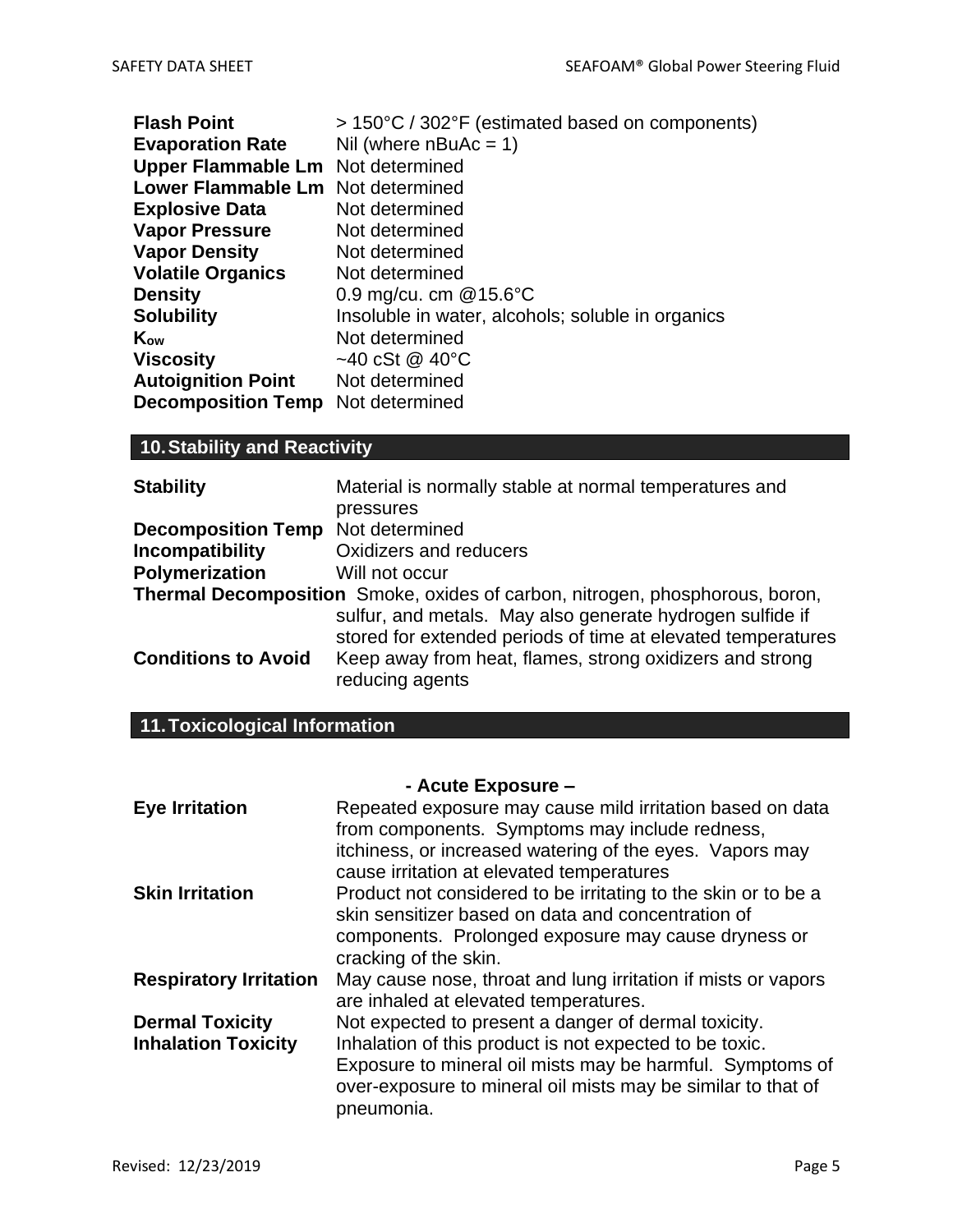| <b>Oral Toxicity</b><br><b>Aspiration Hazard</b> | Not expected to be harmful. LD50 in rats exceeds 5g/Kg.<br>This product does not present a classifiable hazard of<br>aspiration due to viscosity – however, this product may be<br>fatal if swallowed and enters airways, particularly in those<br>with weakened respiratory systems.           |
|--------------------------------------------------|-------------------------------------------------------------------------------------------------------------------------------------------------------------------------------------------------------------------------------------------------------------------------------------------------|
|                                                  | - Chronic Exposure -                                                                                                                                                                                                                                                                            |
| <b>Chronic Toxicity</b>                          | No data available to indicate product or components present                                                                                                                                                                                                                                     |
|                                                  | at greater than 0.2% are chronic health hazards                                                                                                                                                                                                                                                 |
| Carcinogenicity                                  | This product contains mineral oils which are considered to be<br>severely refined and not considered to be carcinogenic under                                                                                                                                                                   |
|                                                  | IARC. All of the oils in this product have been demonstrated                                                                                                                                                                                                                                    |
|                                                  | to contain less than 3% extractables by the IP 346 test.                                                                                                                                                                                                                                        |
| <b>Mutagenicity</b>                              | No data available to indicate product or any components at                                                                                                                                                                                                                                      |
|                                                  | greater than 0.1% are mutagenic or genotoxic.                                                                                                                                                                                                                                                   |
|                                                  | Reproductive Toxicity No data available to indicate product or any components at<br>greater than 0.1% may cause reproductive toxicity.                                                                                                                                                          |
| <b>Teratogenicity</b>                            | No data available to indicate product or any components at                                                                                                                                                                                                                                      |
|                                                  | greater than 0.1% may cause teratogenic effects.                                                                                                                                                                                                                                                |
|                                                  |                                                                                                                                                                                                                                                                                                 |
| <b>Other</b>                                     | - Additional Information -<br>While not present at significant concentration, this product                                                                                                                                                                                                      |
|                                                  | contains a component that has been shown to impair blood                                                                                                                                                                                                                                        |
|                                                  | clotting mechnisms                                                                                                                                                                                                                                                                              |
|                                                  |                                                                                                                                                                                                                                                                                                 |
| <b>12. Ecological Information</b>                |                                                                                                                                                                                                                                                                                                 |
| <b>Miscellaneous</b>                             | - Environmental Toxicity -<br>No LD/LC/EC50 data was collected for this product. Some<br>components of this product are considered chronic toxicants<br>to aquatic life, though at concentration that is not sufficient to<br>require classification as a marine pollutant or aquatic toxicant. |
|                                                  | - Environmental Fate -                                                                                                                                                                                                                                                                          |
| <b>Biodegradation</b>                            | The petroleum oil in this product is not readily biodegradable,                                                                                                                                                                                                                                 |
|                                                  | but can be broken down by microorganisms and is therefore                                                                                                                                                                                                                                       |
|                                                  | considered to be inherently biodegradable. Some<br>components of this product may persist in the environment                                                                                                                                                                                    |

and is regarded as having the potential to bioaccumulate. In practice, metabolic processes may reduce this potential.

low water solubility and low vapor pressure. Petroleum oils adsorb to soil and sediment. Once adsorbed, the product is expected to adhere to soil until it is slowly biodegraded.

bodies of water. The product will spread across the surface

**Bioaccumulation** The petroleum oil in this product has a K<sub>ow</sub> greater than 5.3

**Soil Mobility** This product is expected to have low soil mobility due to very

**Other Effects** Product will produce oil sheen and float on the surface of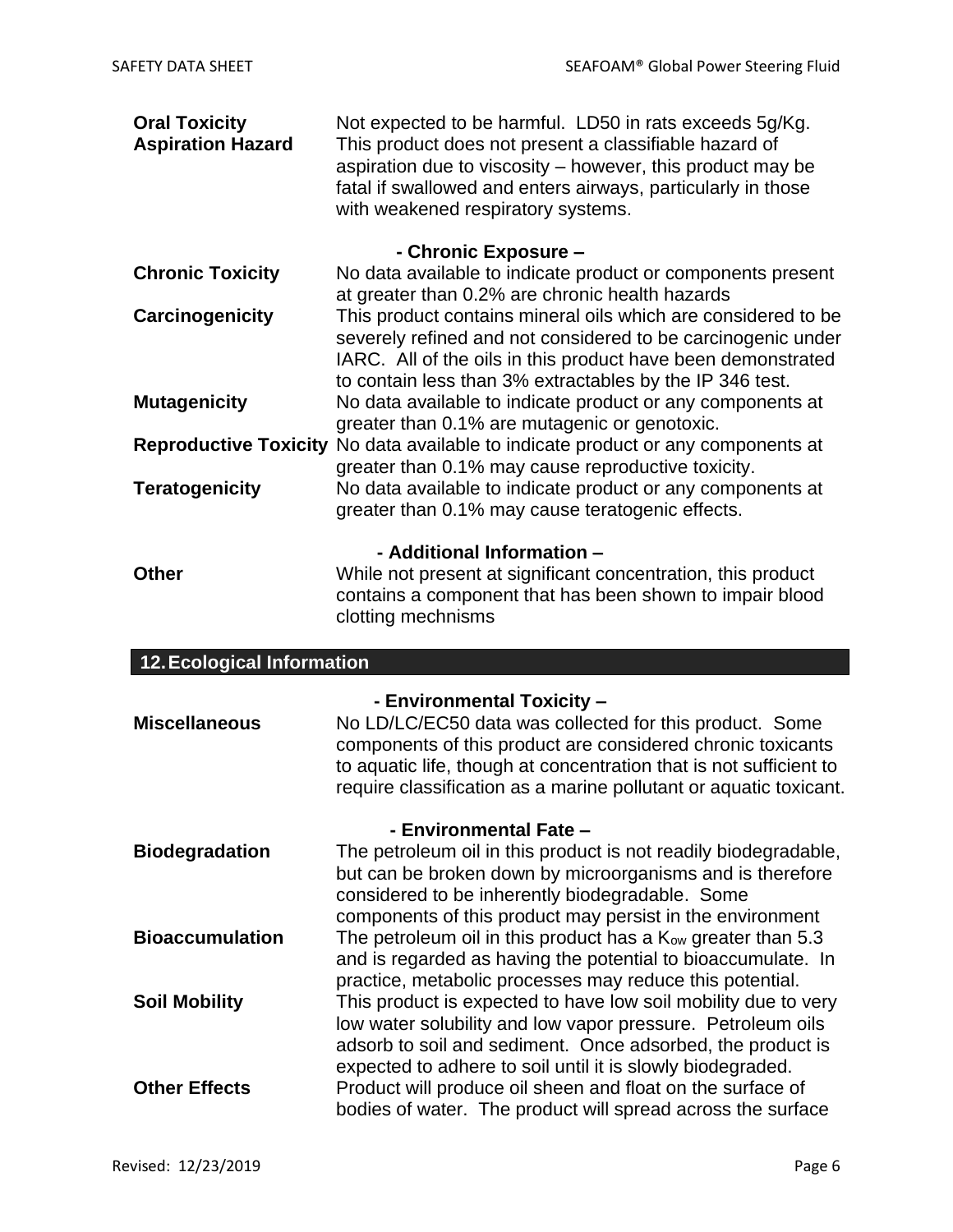as a function of viscosity and velocities of water and surface wind.

#### **13. Disposal Considerations**

#### **Disposal Considerations**

All disposal practices must be in accordance with local, regional, national, and international regulations. Do not dispose in a landfill. Wherever possible, recycle product to used oil collection facilities in accordance with applicable regulations.

#### **Contaminated Containers or Packaging**

Dispose of packaging or containers in accordance with local, regional, national, and international regulations

#### **14. Transportation Information**

Description shown may not apply to all shipping situations. Consult applicable shipping codes to determine any additional shipping requirements

| <b>US DOT</b> | Not Regulated |
|---------------|---------------|
|---------------|---------------|

\*If shipped by land in a packaging having a capacity of 3,500 gallons or more, the provisions of 49 CFR, Part 130 apply. (Contains oil)

| <b>UN No</b>            | Not applicable |
|-------------------------|----------------|
| <b>UN Proper Name</b>   | Not applicable |
| <b>UN Class</b>         | Not applicable |
| <b>Packing Group</b>    | Not applicable |
| <b>Marine Pollutant</b> | No             |

**IMDG** Not Regulated

\*U.S. DOT compliance requirements may apply. See 49 CFR 171.22, 23 & 25. If transported in bulk by marine vessel in international waters, product is being carried under the scope of MARPOL Annex I (Contains oil)

**ICAO/IATA** Not Regulated

**\***U.S. DOT compliance requirements may apply. See 49 CFR 171.22, 23, & 24.

| 15. Regulatory Information      |                                                                                                                                                                                                                                                                                                      |  |  |
|---------------------------------|------------------------------------------------------------------------------------------------------------------------------------------------------------------------------------------------------------------------------------------------------------------------------------------------------|--|--|
| - Global Chemical Inventories - |                                                                                                                                                                                                                                                                                                      |  |  |
| <b>USA</b>                      | All components of this material are on the US TSCA or are<br>exempt                                                                                                                                                                                                                                  |  |  |
| <b>Other TSCA Reg.</b>          | None known                                                                                                                                                                                                                                                                                           |  |  |
| EU                              | Components of this product comply with EU 7 <sup>th</sup> Amendment<br>and are approved for EU sales. Records must be maintained<br>and reported to EU only registrants if product is imported to<br>the EU. Third party importers are asked to report every EU<br>import to Sea Foam Sales Company. |  |  |